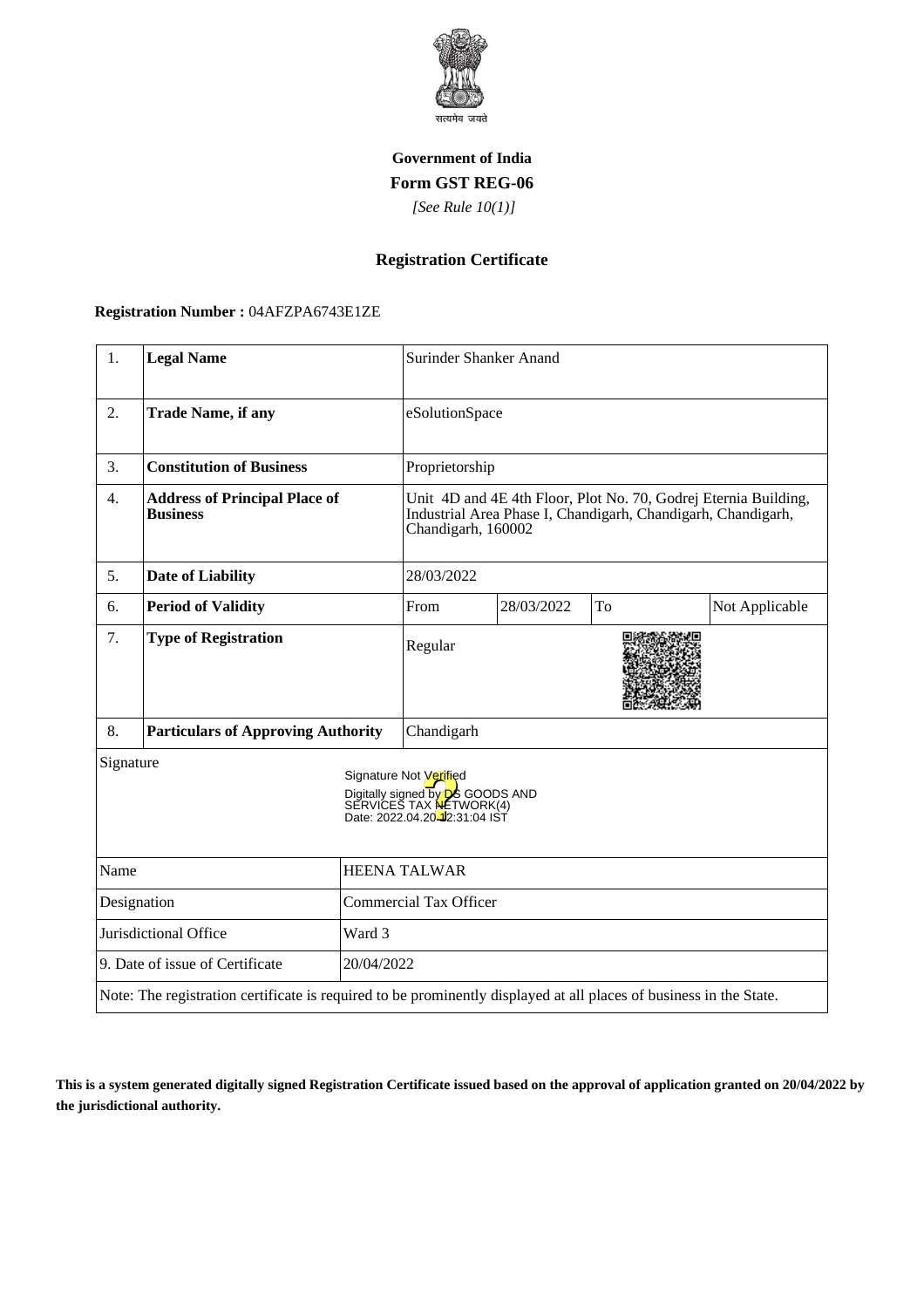

#### **Details of Additional Places of Business**

Total Number of Additional Places of Business in the State 0